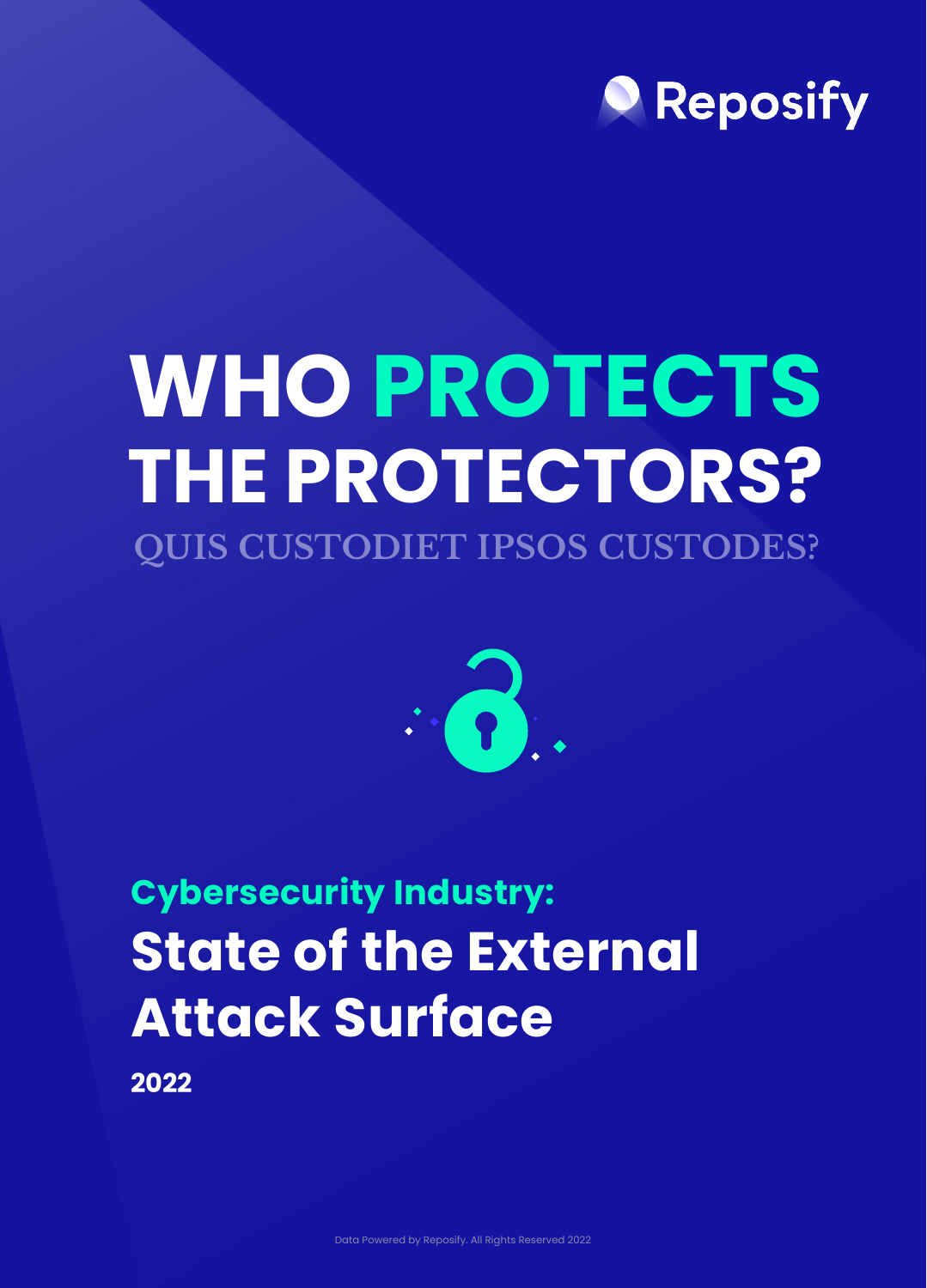## **Table of Content**

| <b>Introduction</b>                                                   | $\overline{\mathbf{3}}$ |
|-----------------------------------------------------------------------|-------------------------|
| <b>About this Report</b>                                              | 4                       |
| <b>Key Findings</b>                                                   | 5                       |
| <b>Exposed Services Overview</b>                                      | 6                       |
| <b>Sensitive Exposed Platforms</b>                                    | 7                       |
| <b>Exposed Remote Access Protocols</b>                                | 8                       |
| <b>Exposed Databases</b>                                              | 9                       |
| <b>Exposed Storage &amp; Backup Assets</b>                            | 10                      |
| <b>Exposed Development Tools</b>                                      | 11                      |
| <b>Exposed Web Servers</b>                                            | 12                      |
| <b>Common Cloud Providers with Exposed Assets</b>                     | 13                      |
| <b>Common Exposed Services &amp; Categories in Cloud Environments</b> | 14                      |
| <b>Known vs. Unknown Exposures</b>                                    | 15                      |

| <b>Risk Overview</b>                       | 16 |
|--------------------------------------------|----|
| <b>High &amp; Critical Security Issues</b> | 17 |
| <b>Implications &amp; Recommendations</b>  | 18 |
| <b>About Reposify</b>                      | 19 |
| <b>Appendix - Index of Terms</b>           | 20 |

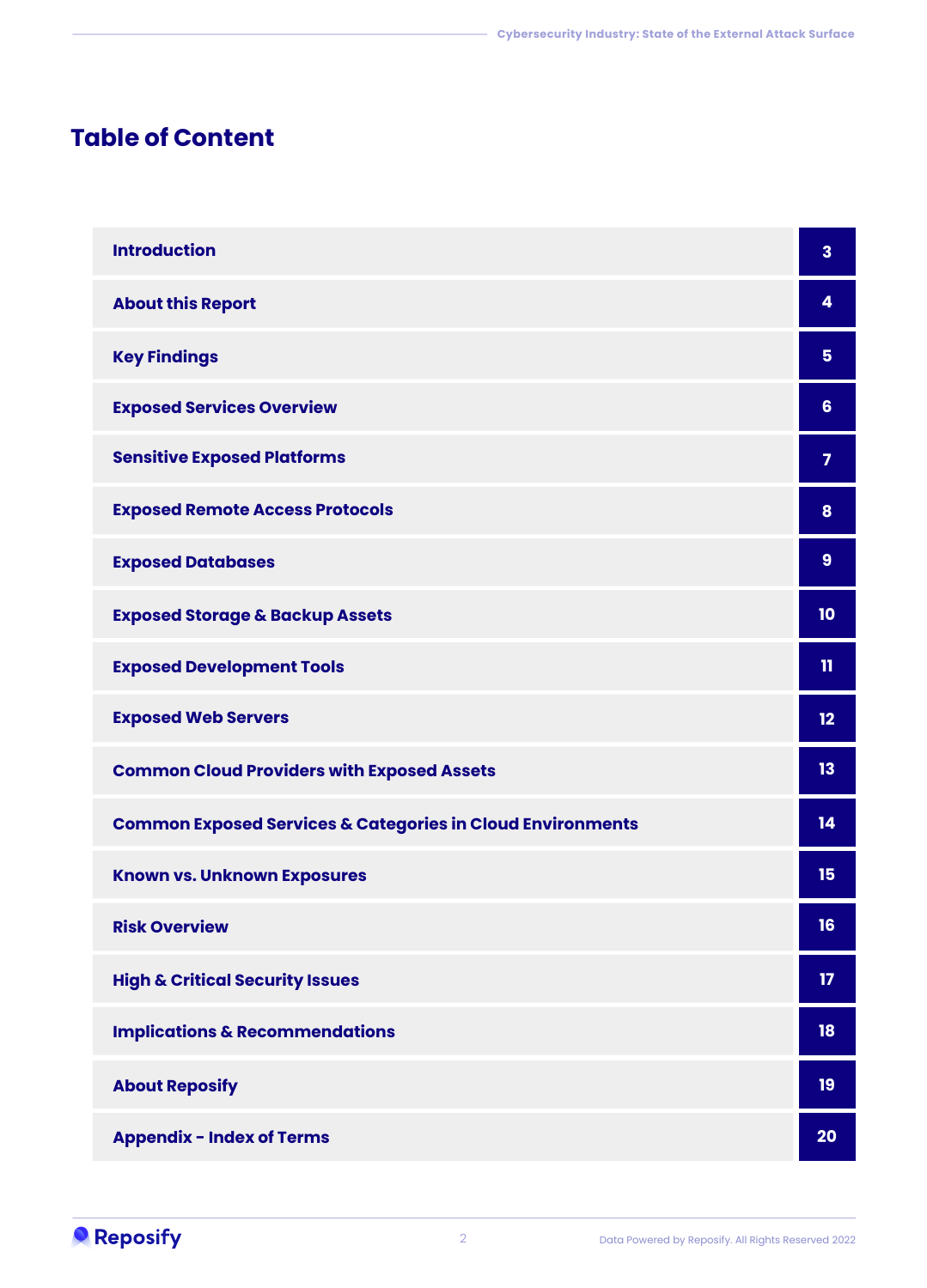3



#### **Introduction**

#### **Sprawling digital footprints create massive blind spots for IT and security teams**

#### **Unknown assets are consistently ranked as modern businesses' main cyber vulnerability**

#### **Cybersecurity is essential for digital business; but are cybersecurity leaders practicing what they preach?**

Modern business is online. Fast-paced growth involves a constant expansion of a company's digital footprint, creating major blind spots for security teams. **Organizations evolve in the cloud, form subsidiaries, are transitioning to hybrid workspaces and rely on third-party vendors more than ever before.** A study by the Enterprise Strategy Group (ESG) found that 70% of companies use more than 10 tools to manage security hygiene and posture. Digital footprints are sprawling and decentralized, making asset management far more difficult for IT and security teams.

The result is a complex and ever-growing attack surface that leaves companies vulnerable to cyber threat. **External attack surface management becomes extremely challenging for every industry, especially without proper visibility or control mechanisms in place.** This has reinforced the need for resilient, thorough cybersecurity posture. Eighty-six percent of organizations believe they follow best practices for security hygiene and posture management. However, 69% admit they have experienced at least one cyberattack that started through the exploit of an unknown or unmanaged internet-facing asset, according to the aforementioned ESG report.

Furthermore, a recent MIT Technology Review poll found that 51% of Asia-Pacific companies blame cyberattacks on unknown assets. In the same poll, 43% of respondents confirm more than half of their digital assets are stored in the cloud, while 67% of companies mark continuous asset monitoring as a cornerstone of a strong cybersecurity strategy.

With nearly every industry at risk, are cybersecurity companies truly as cyber-secure as the world would like to think? Worldwide security and risk management spending exceeded \$150bn USD in 2021. With every tool at their disposal, is the cybersecurity industry taking advantage of its know-how to protect itself? While it works to protect other vulnerable industries from cyberattack, the industry has forgotten to ask itself a critical question: **who protects the protectors?**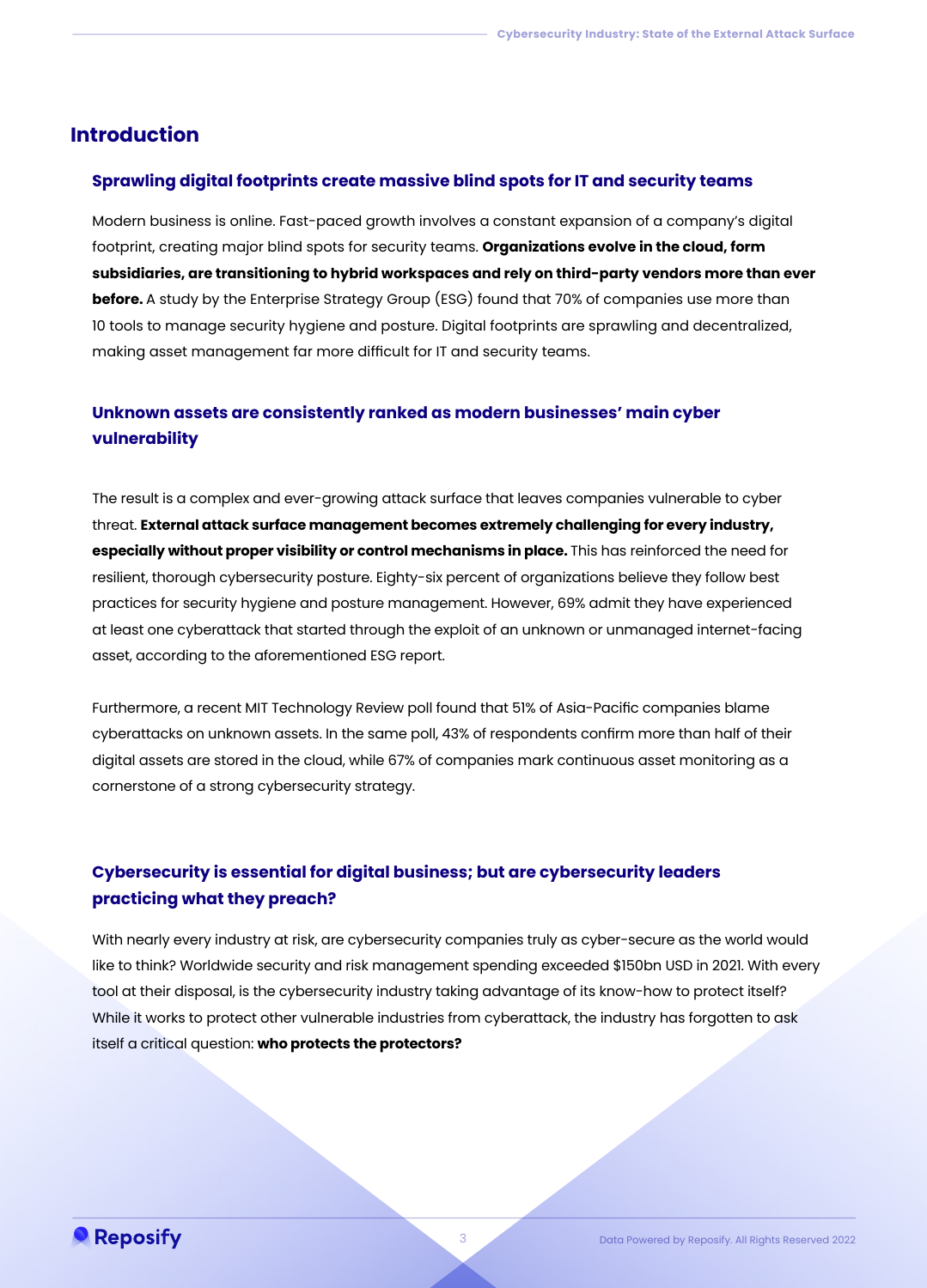#### **About this Report**

Reposify's Cybersecurity Industry: State of the External Attack Surface 2022 report examines the security posture of the cybersecurity industry, and delivers unique insight into the external attack surface of the world's leading cybersecurity companies.



This report presents information about prevalent exposures of services, sensitive platforms, CVEs and other security issues among **35 multinational cybersecurity companies,** and their **350+ subsidiaries,**  with an average of **9 subsidiary companies per multinational firm.** The State of the External Attack Surface report identifies **high or critical issues** facing the cybersecurity industry today. Reposify's technology scans the internet 24/7 for known and unknown assets, indexing over 500 million assets each month. The technology preempts potential breaches by mapping the internet for any exposed assets: cloud services, external-facing on-premise infrastructures, IoT infrastructures, web assets, development tools and more.

The data in this report was derived from Reposify's external attack surface management (EASM) platform, and discovered a total of 258.2 million exposed assets during **a two-week window in January 2022.** At this same period of time, 35 cybersecurity companies were found to host over **200,000 exposed assets.**



**9 Average of**

**Multinational cybersecurity companies**

> **Subsidiaries per a cybersecurity company**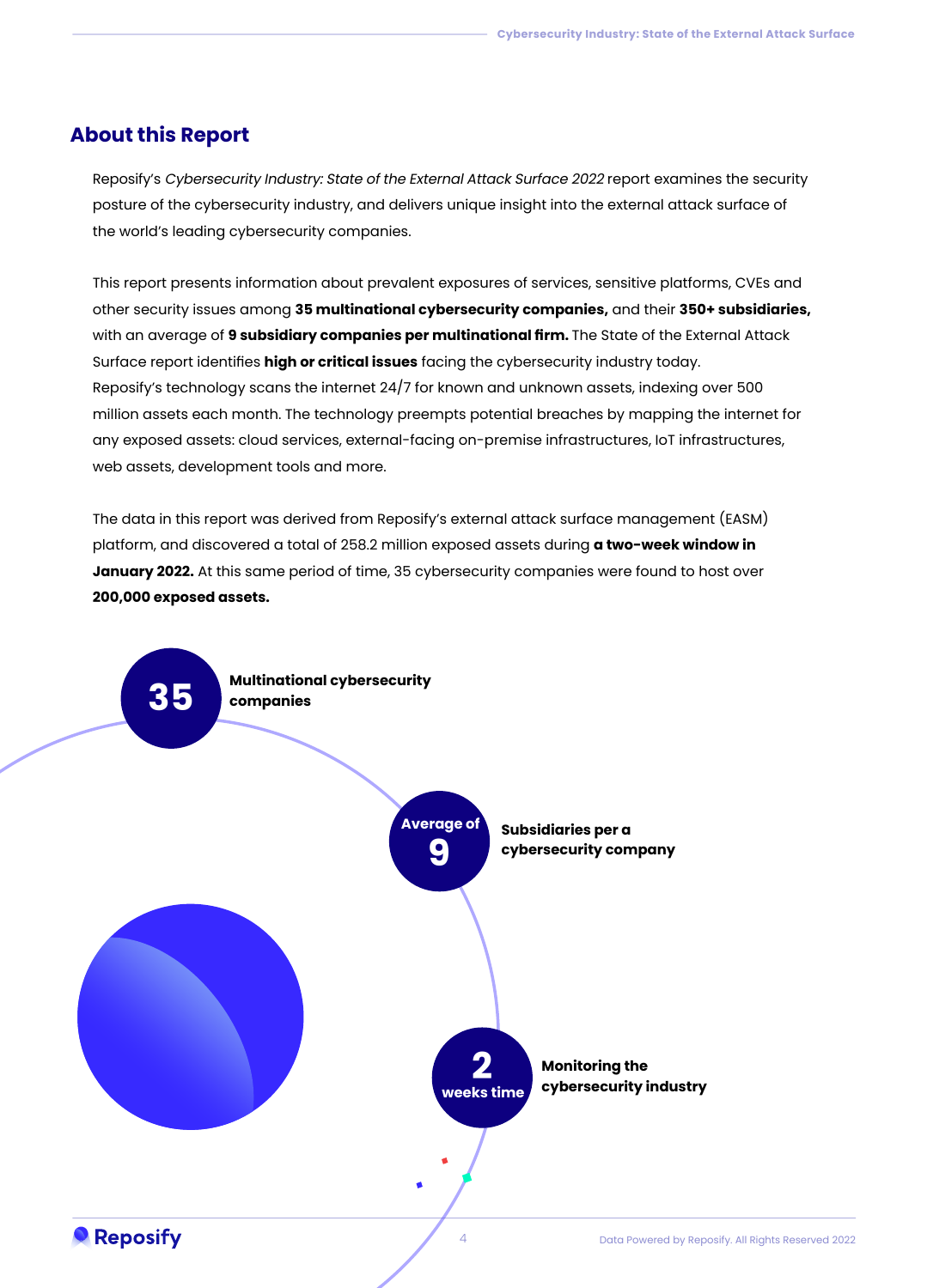## **Key Findings**

9

**42%** of the exposed assets discovered on the Reposity<br>platform were identified with high-severity issues. platform were identified with high-severity issues.



**97%** of security companies mapped **have exposed assets in Amazon Web Services** (AWS) cloud services.

**86%** of security companies analyzed have **at least one sensitive remote access service** exposed to the internet.



## **51%**

of security companies have **at least one exposed database** that could lead to potential leakage.





of web servers identified as **Nginx and Apache** hosted exposed assets.

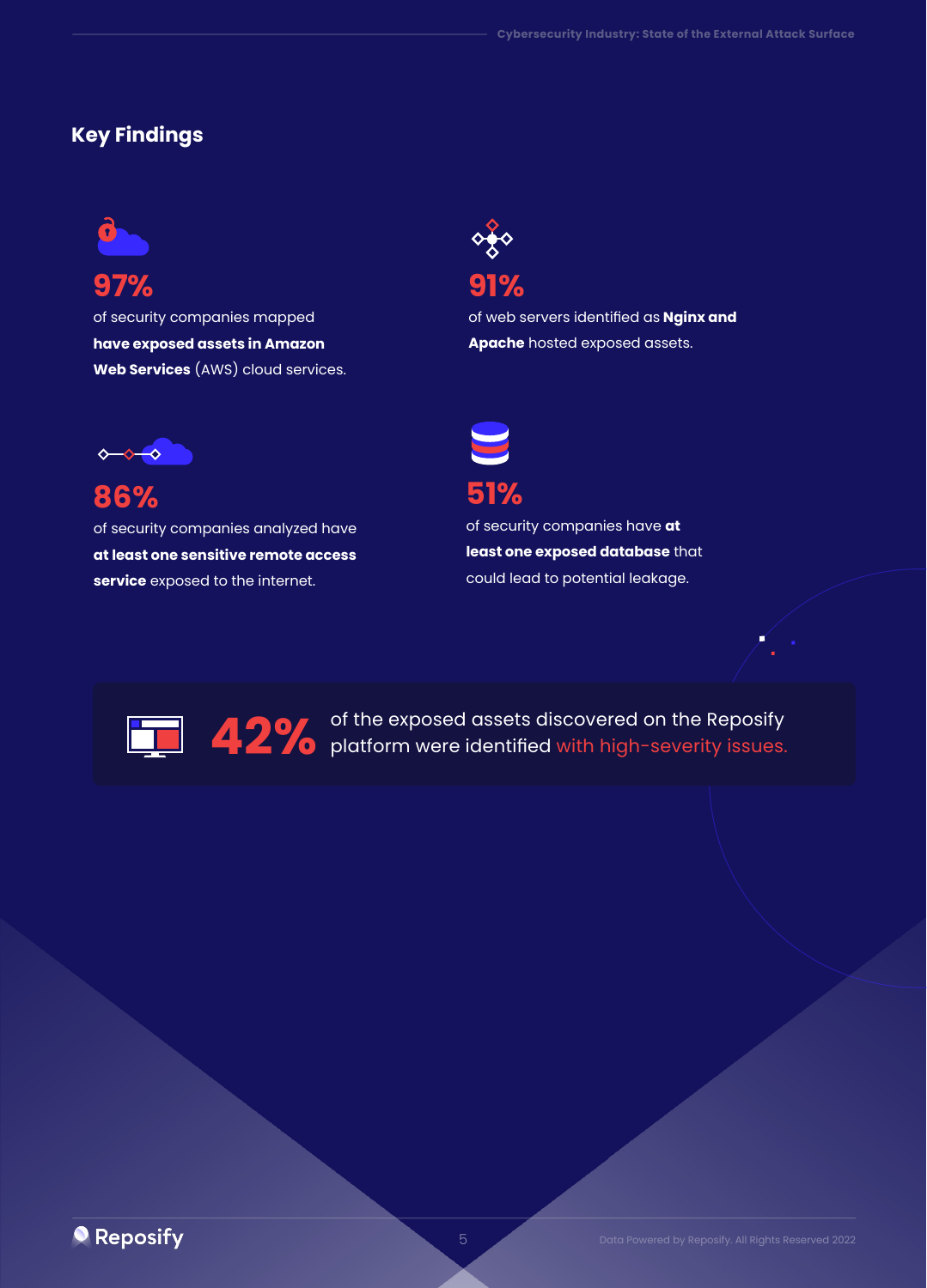#### **Exposed Services Overview**

## **Percent (%) of cybersecurity companies with exposed services (by platform category)**







- ◆ 86% of cybersecurity companies analyzed have at least one sensitive remote access service exposed to the internet; a trend that is only set to continue as work from home becomes the norm.
- **80%** of companies have exposed network assets; reflecting the impact of decentralized IT control.
- **63%** of companies have exposed back office internal networks demonstrating that even internal configurations are not immune to cyberattack.
- **51%** of companies have at least one exposed database that is sensitive to attack from malactors. As critical houses of a companies' sensitive information, these are attractive targets for hackers.
- **40%** of companies have exposed development tools, reinforcing the need for companies to continually update tools across the organization to help prevent attack.
- **37%** of companies have exposed storage and backup tools, should these be compromised, services may become unavailable, and permanent and private information may be lost.

Reposify's EASM platform analyzed the prevalence of exposed sensitive services among cybersecurity companies. The results support a trend across several industries to better index their assets, particularly as digital transformation, work-from-home policies and an increased reliance on cloud services takes hold.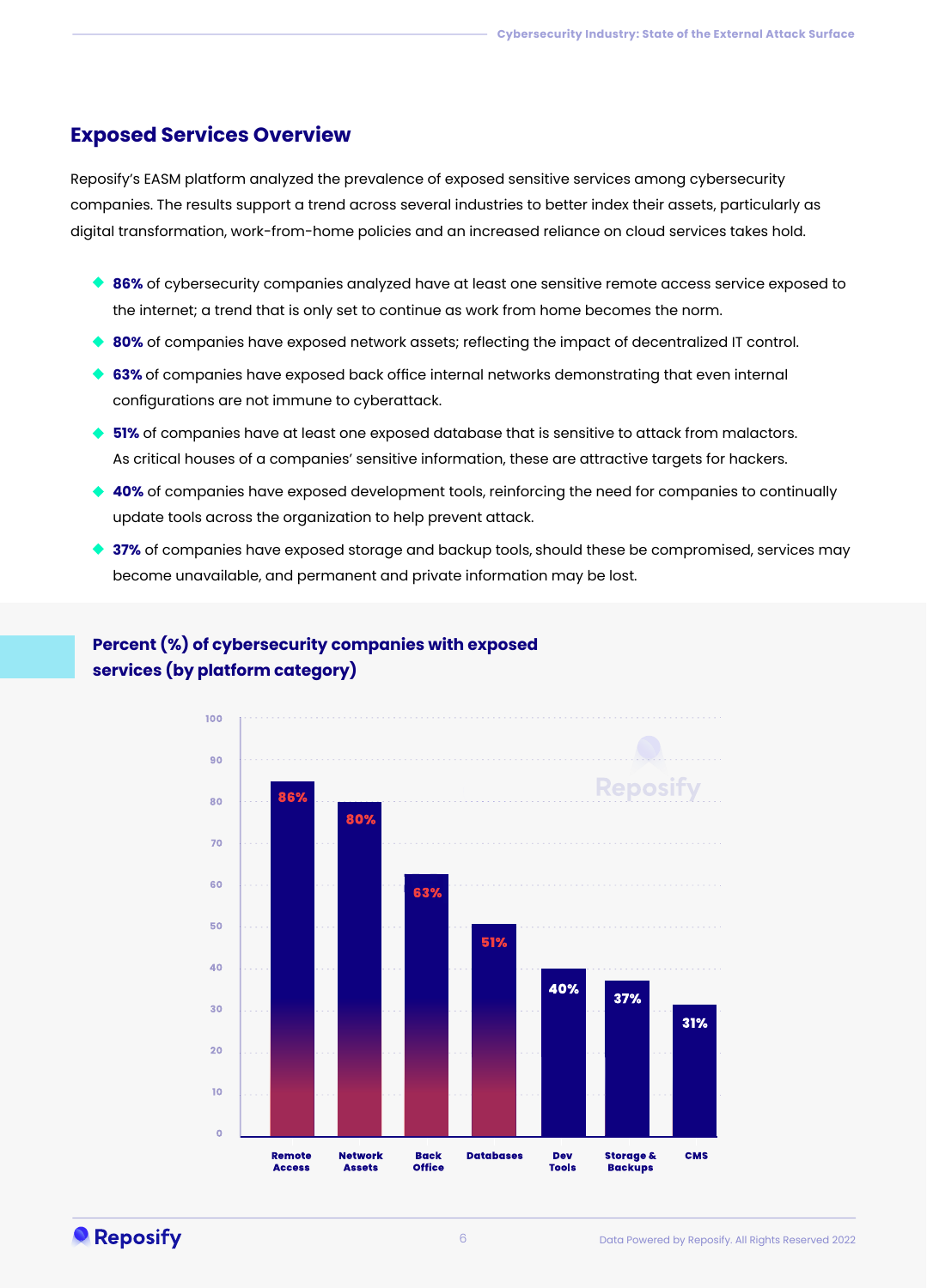#### **Sensitive Exposed Platforms**

#### **Percent (%) of cybersecurity companies with sensitive exposed platforms**



Sensitive exposed platforms span remote access platforms, development tools, storage and backups, remote communication tools among others. These asset categories are highly sensitive, and the consequence of a breach is severe - particularly in the case of the cybersecurity industry. Each vulnerability represents a possible entry point to an attacker; it's critical they be protected.

- 91% of web servers identified as **Nginx** and **Apache** hosted exposed assets.
- ◆ 88% of exposed platforms were accessible via **OpenSSH**. This is unique to the cybersecurity industry, compared to Reposify assessments of the financial sector and pharmaceutical industry.
- **IIS** followed closely with 85% of cybersecurity companies having a exposed asset on the platform.
- **Portmap**, an open network computing remote procedure call (ONC RPC), saw 50% of cybersecurity companies with exposed assets on the platform.



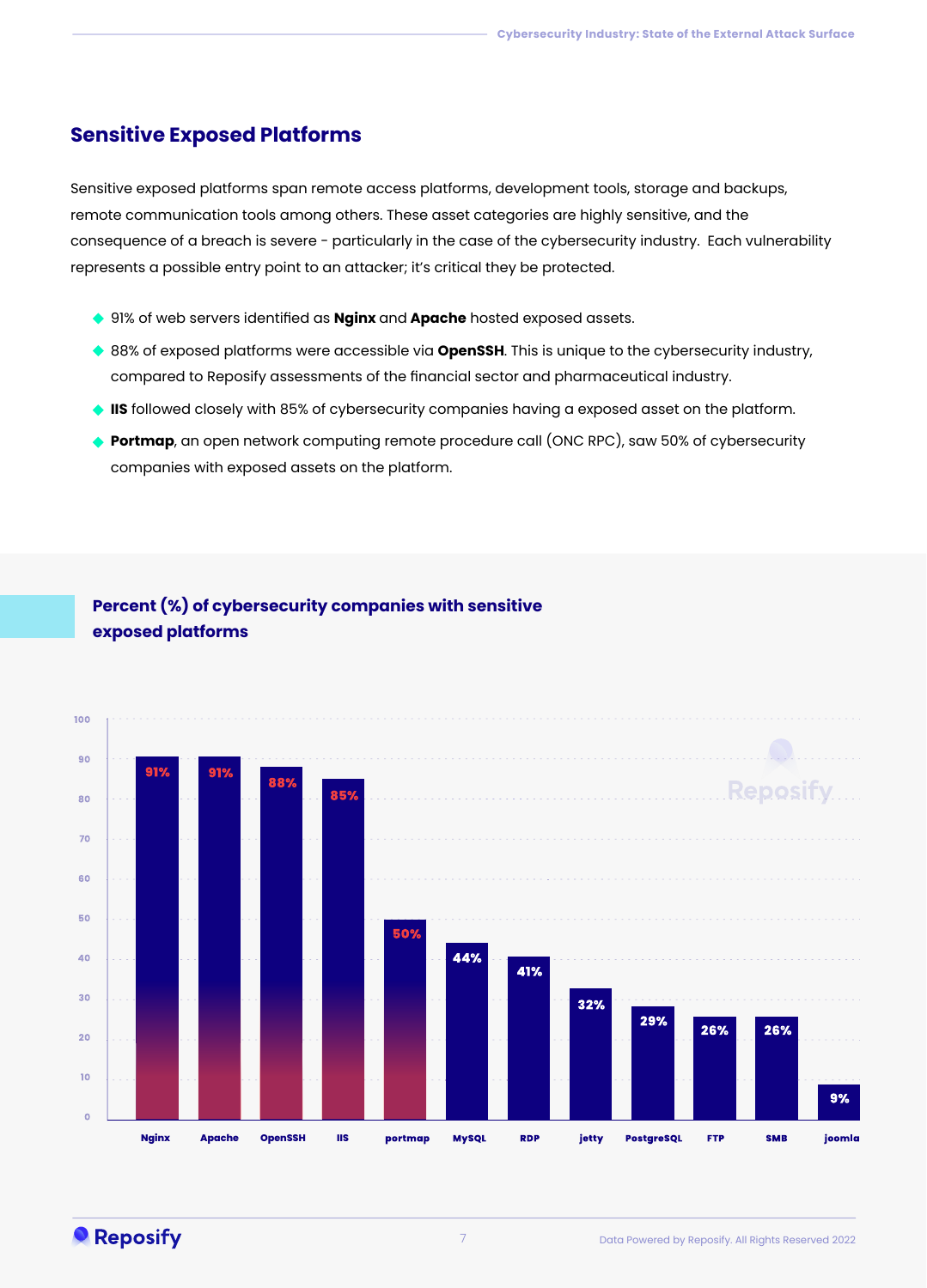#### **Exposed Remote Access Protocols**

## **Percent (%) of security companies with exposed remote access protocols**

The demand for remote access platforms has skyrocketed as employees transition to the home environment in the aftermath of the COVID-19 pandemic, and many companies embrace global remote hiring practices. Findings in exposed remote access platforms for the cybersecurity industry mirror that of other industries – with similar figures cropping up in an examination of finance and pharmaceutical industry exposed remote access platforms.

- **OpenSSH** had nearly twice the amount (90%) of exposed assets compared to **RDP** (47%), whose number of exposed assets increased by 127% in the early months of the COVID-19 outbreak as employees transitioned to the home environment.
- **Telnet** (33%) and **service message block (SMB)** services (30%) follow for a near-tie in third place.



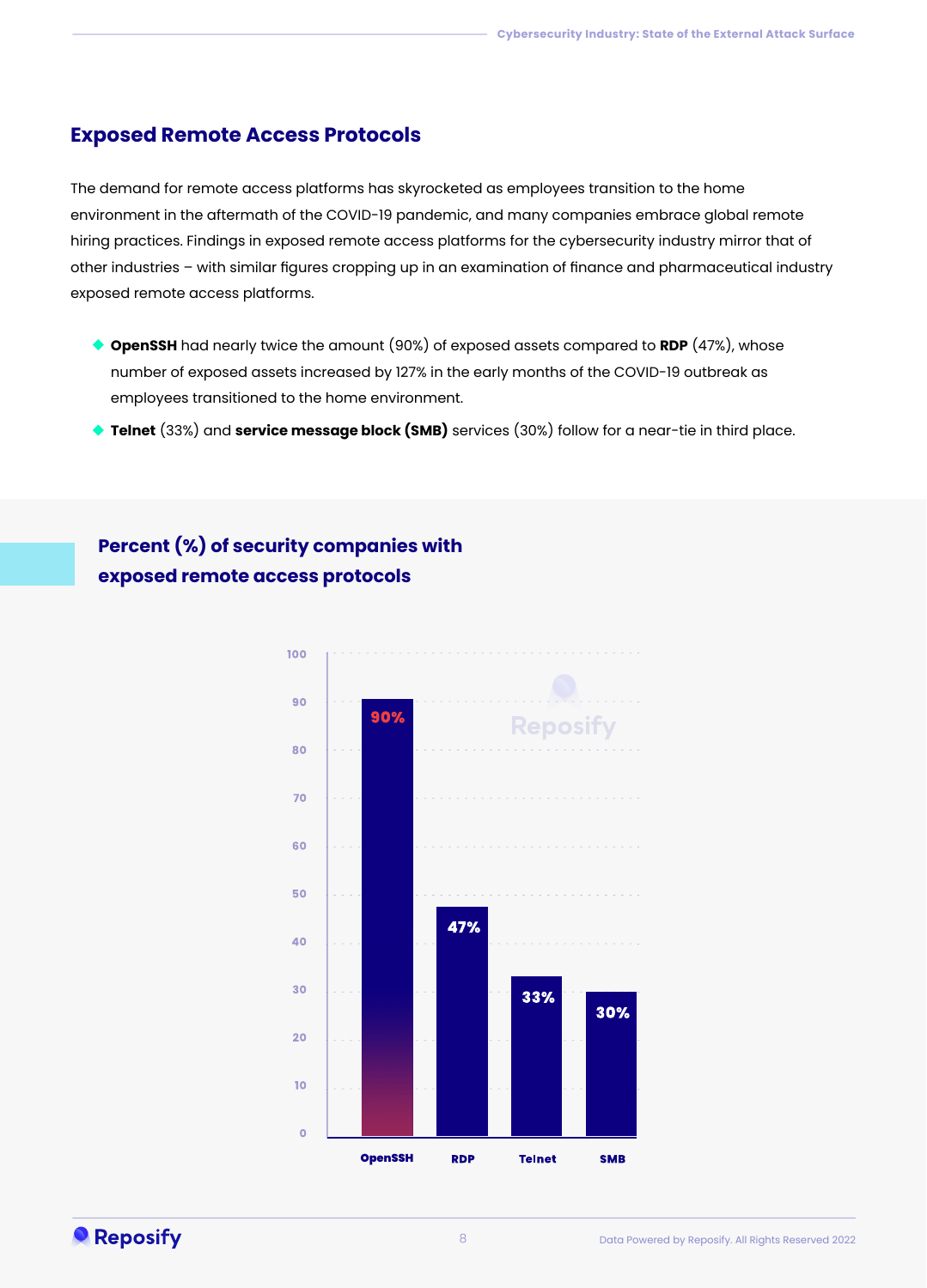#### **Exposed Databases**

## **Percent (%) of security companies with exposed databases**

Databases are among the most vulnerable to cybersecurity threat. The Reposify platform identified over half (51%) of companies host an exposed database.

- Reposify has found that out of the companies identified as having exposed database, 72% have exposed **PostgreSQL** databases, followed by **Oracledb** with 50%.
- **MySQL** and **Microsoft SQL** are the least exposed database platforms with 28% and 21% respectively.



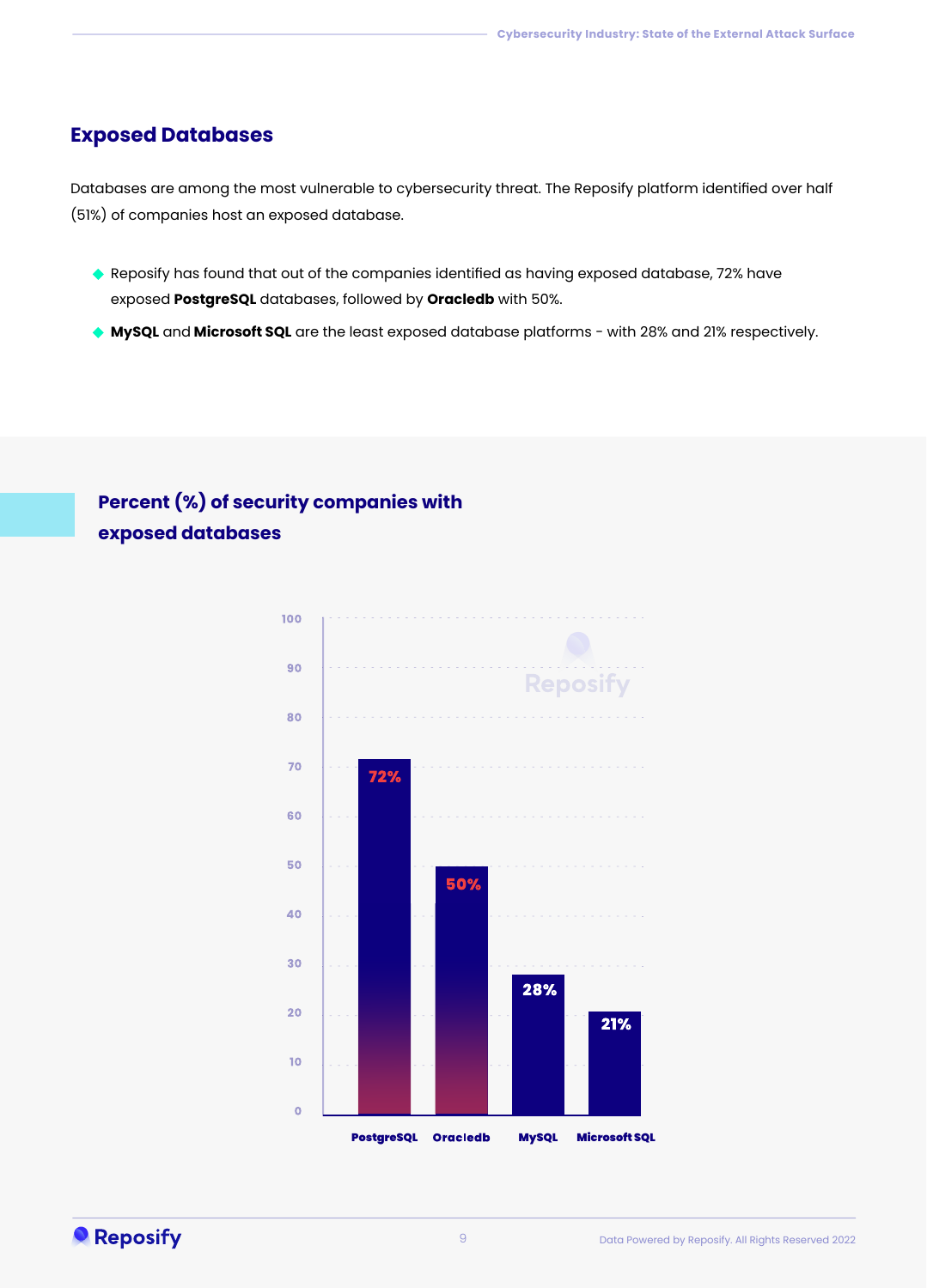### **Exposed Storage & Backup Assets**

FTPs are used for file sharing within external networks. Though FTPs are incredibly useful as a communication protocol, it's best practice to avoid use altogether as they lack built-in authentication. Reposify's research found that the majority of FTPs were either not behind a VPN or set up to allow for "anonymous authentication", which allows the user to login without a username or password for verification.

- ◆ Despite best practice to avoid them altogether, 57% of cybersecurity companies have exposed FTP services.
- Exposer were also found on **S3** (14%), **Azure Blob Storage** (9%) and **rsync** (6%) but at a significantly lower rate than that of **FTPs**.

Though the number of cybersecurity companies with exposed assets in FTP storage is significantly lower than that of the financial and pharmaceutical industries, the patterns are not dissimilar as FTPs represent a majority of the risk across all industries, according to research by Reposify.

#### **Percent (%) of companies with exposed storage & backup assets**





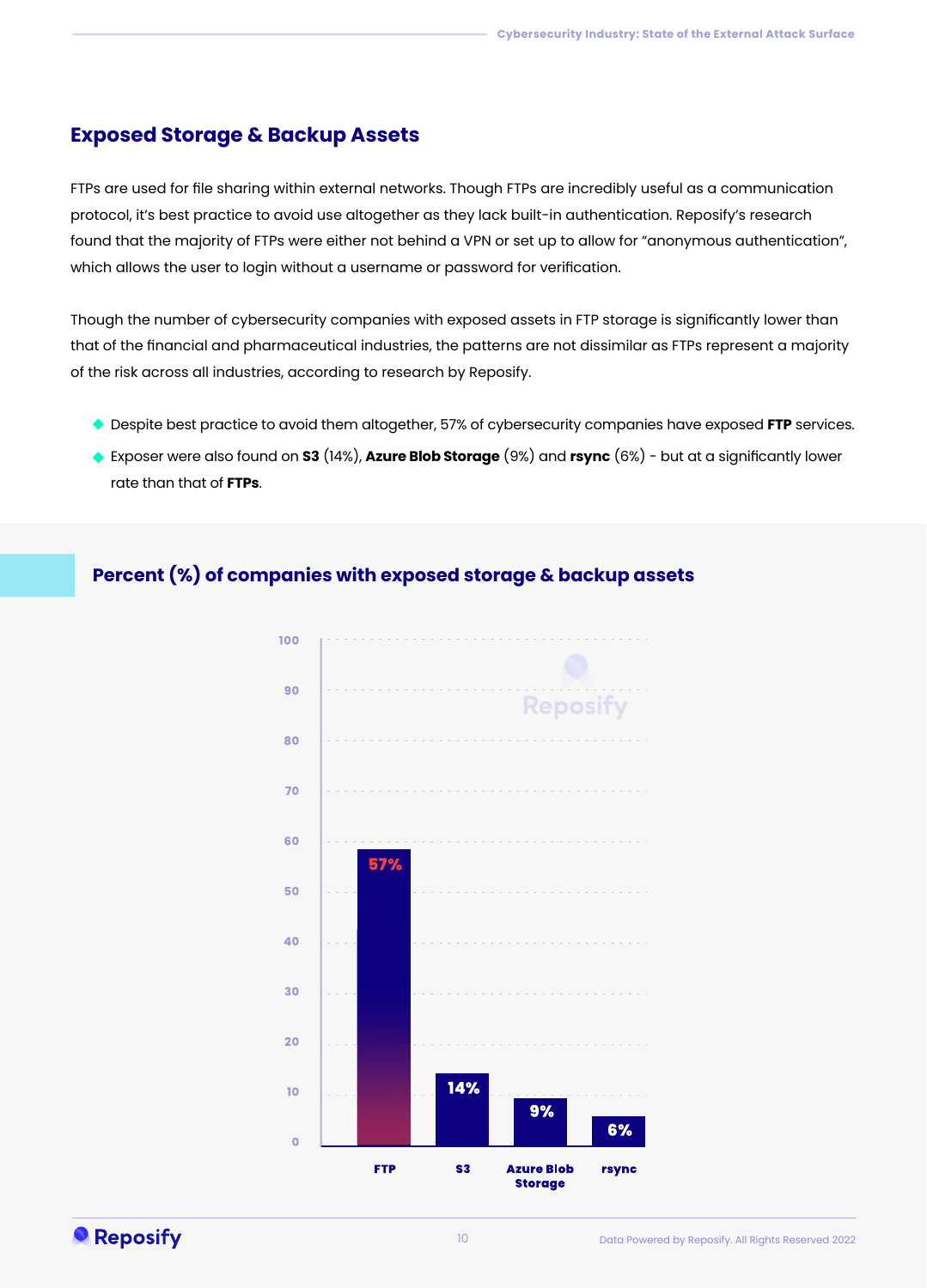11



## **Exposed Development Tools**

Development tools can become high risk assets if misconfigured, or failure to regularly update tools to the latest version. When left out of date, dev tools can easily leak information such as source code, business analytics, unprotected API endpoints and more.

- ◆ 50% of cybersecurity companies using **Express** had exposed development tools.
- **Tableau server** and **jenkins** saw 21% and 29% of companies with exposed development tools on their servers.

The exposure of these tools is especially problematic as it can increase the probability of a supply chain attack. Malicious code can be added to an otherwise legitimate application, like SolarWinds, PHP related services, CodeDev and others.





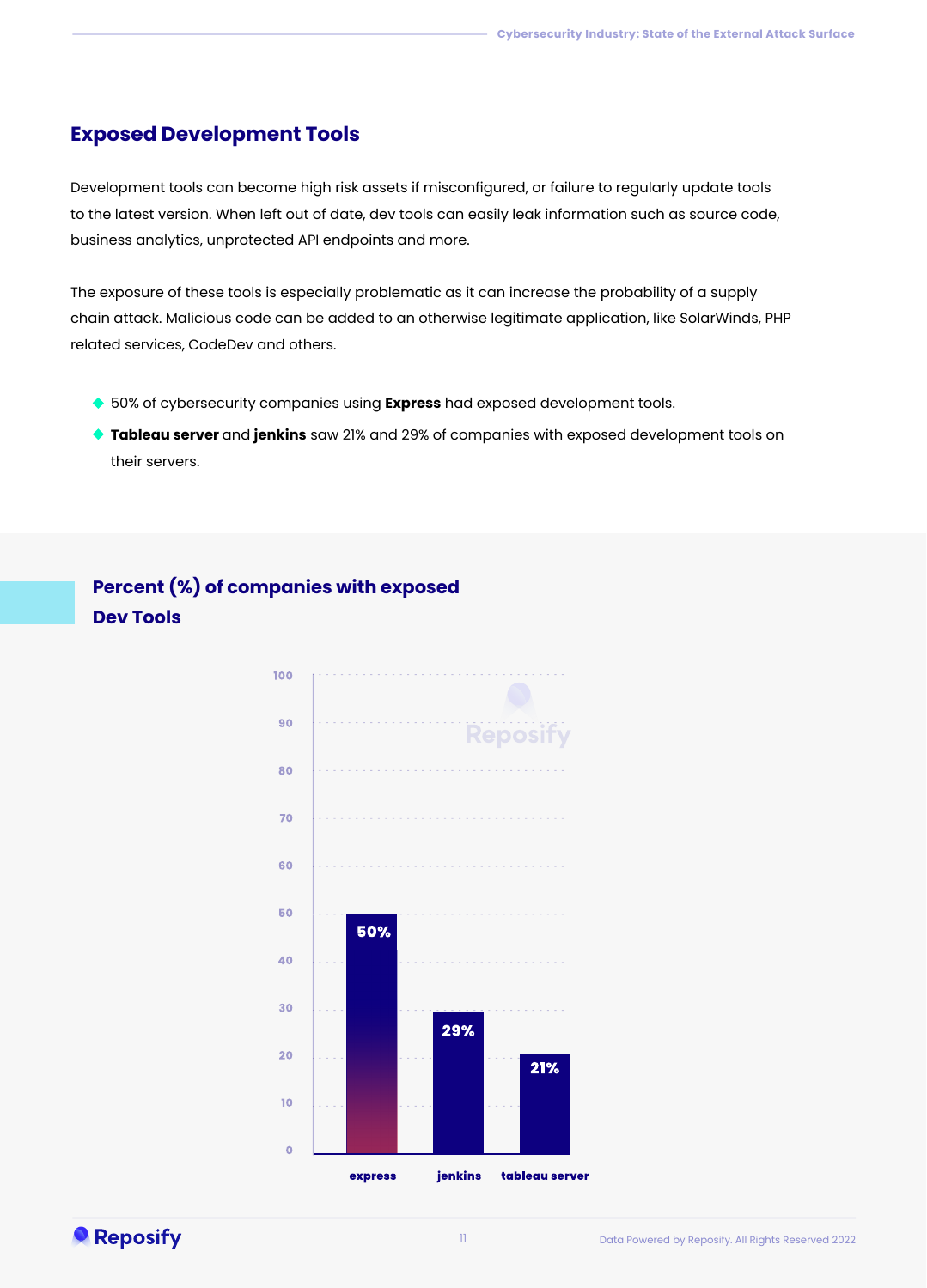#### **Exposed Web Servers**

Web server vulnerabilities are continually changing. SQL Injection, Cross-Site Scripting (XSS), Distributed Denial of Service (DDoS) or Cross-Site Request Forgery (CSRF) are just a few methods attackers use to infiltrate web servers, but as digital solutions become more sophisticated, so will the means of attack.

- Reposify found that **Nginx** (83%) and **Apache** (80%) were the most common web servers with exposed assets.
- Closely following them was **internet information services (IIS)**, with 66% and **Gunicorn** with a significantly lower 11%.

## **Percent (%) of companies with exposed web servers - TOP 4 sensitive web servers**





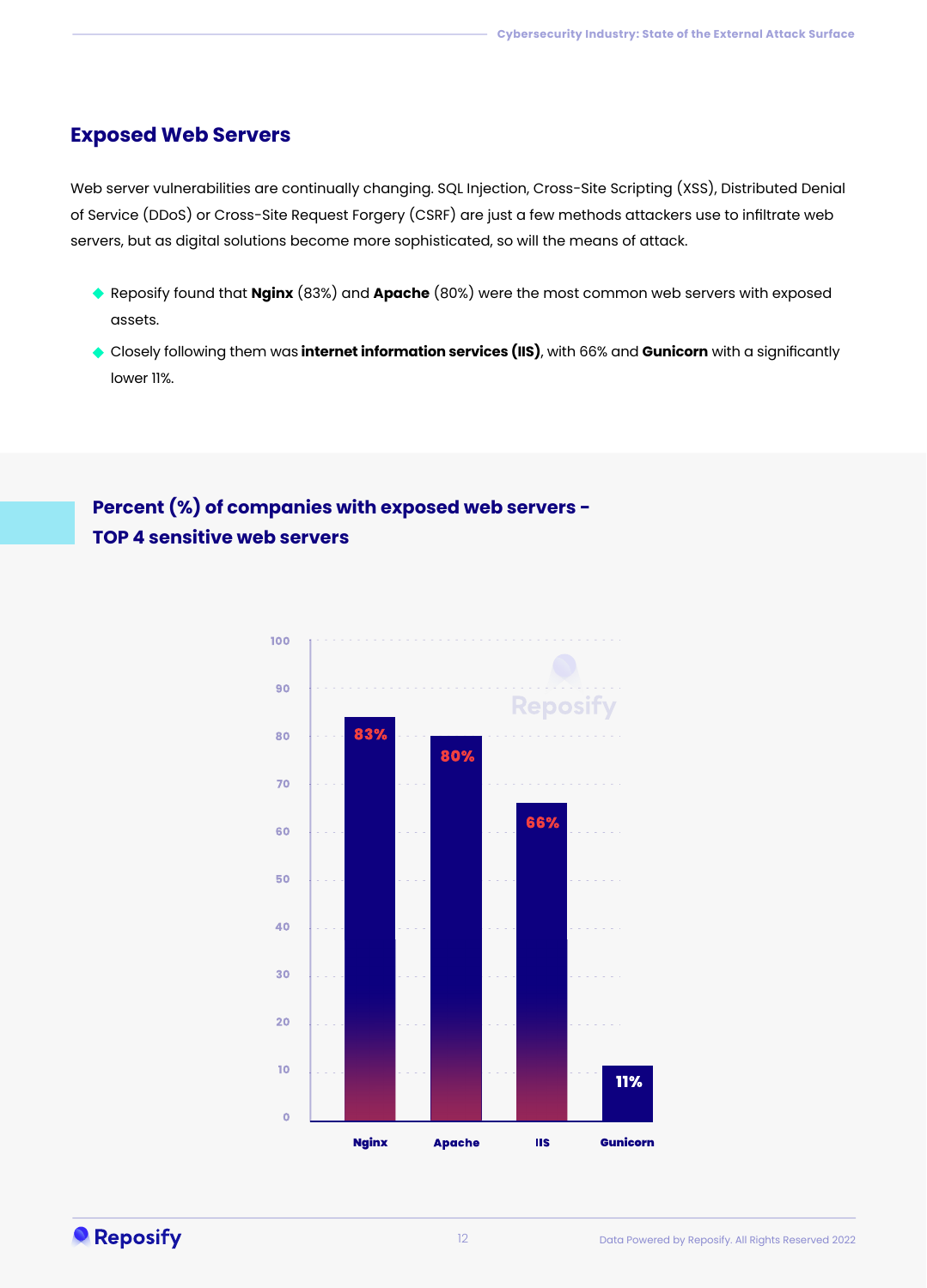## **Common Cloud Providers with Exposed Assets**

Though cloud computing has come under fire for its associated cybersecurity risks, the market is projected to hit \$791.48bn USD by 2028, spurred on by demand for real-time information from any location, the integration of big data, AI and ML, and cloud-based solutions becoming the norm during the pandemic. Key players in the space include: AWS, Oracle, IBM and Microsoft Corporation, among others.

Reposify analyzed the top cloud providers to assess the number of cybersecurity companies with exposed assets in the cloud, with critical findings.

- Nearly all 97.14% of cybersecurity companies hosted exposed assets in **Amazon Web Services (AWS)** Cloud platform.
- **Microsoft Azure** followed with 82%, and **Google** coming in with 76%.

**Percent (%) of companies with exposed cloud assets per each cloud provider**





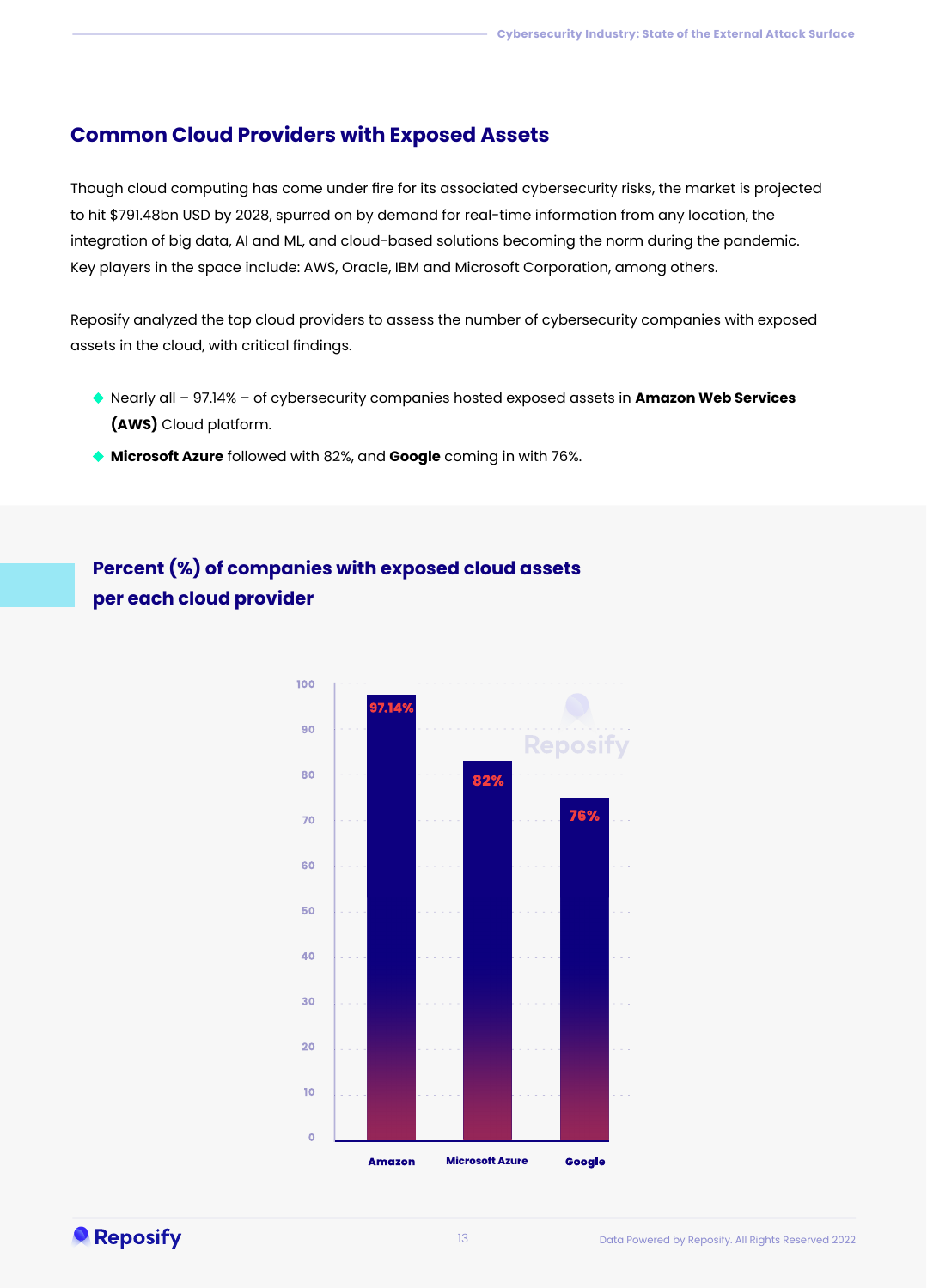## **Common Exposed Services & Categories in Cloud Environments**

Further analysis of the top three cloud providers with vulnerabilities revealed the most exposed asset categories and platforms. Reposify focused on the following categories: databases, development tools (eg. express, Jetty, RDi/IBM Rational), internal network assets (eg. memcheshed, portmap), remote access (eg. openSSH, RDP) and storage and backup (FTP).

- As seen in the exposed remote access category, **OpenSSH** saw 89% of cybersecurity companies with exposed assets. **RDP** and **SMB** followed with 20% and 9% respectively.
- Under network assets, **Memcached** saw 23% of companies hosting exposed assets, followed by **SMTP** at 17%, and **Portmap** with 11%.
- Development Tools on the cloud were also vulnerable, with **rational team concert** hosting 49% of exposed assets, express with 40% and **Jetty** with 23%.
- Finally, databases **MySQL** saw 14% of cybersecurity companies exposed, followed by **PostgreSQL** and **SQL** Server with 6% each.

## **Percent (%) of companies with Exposed Services & Categories in Cloud Environments**





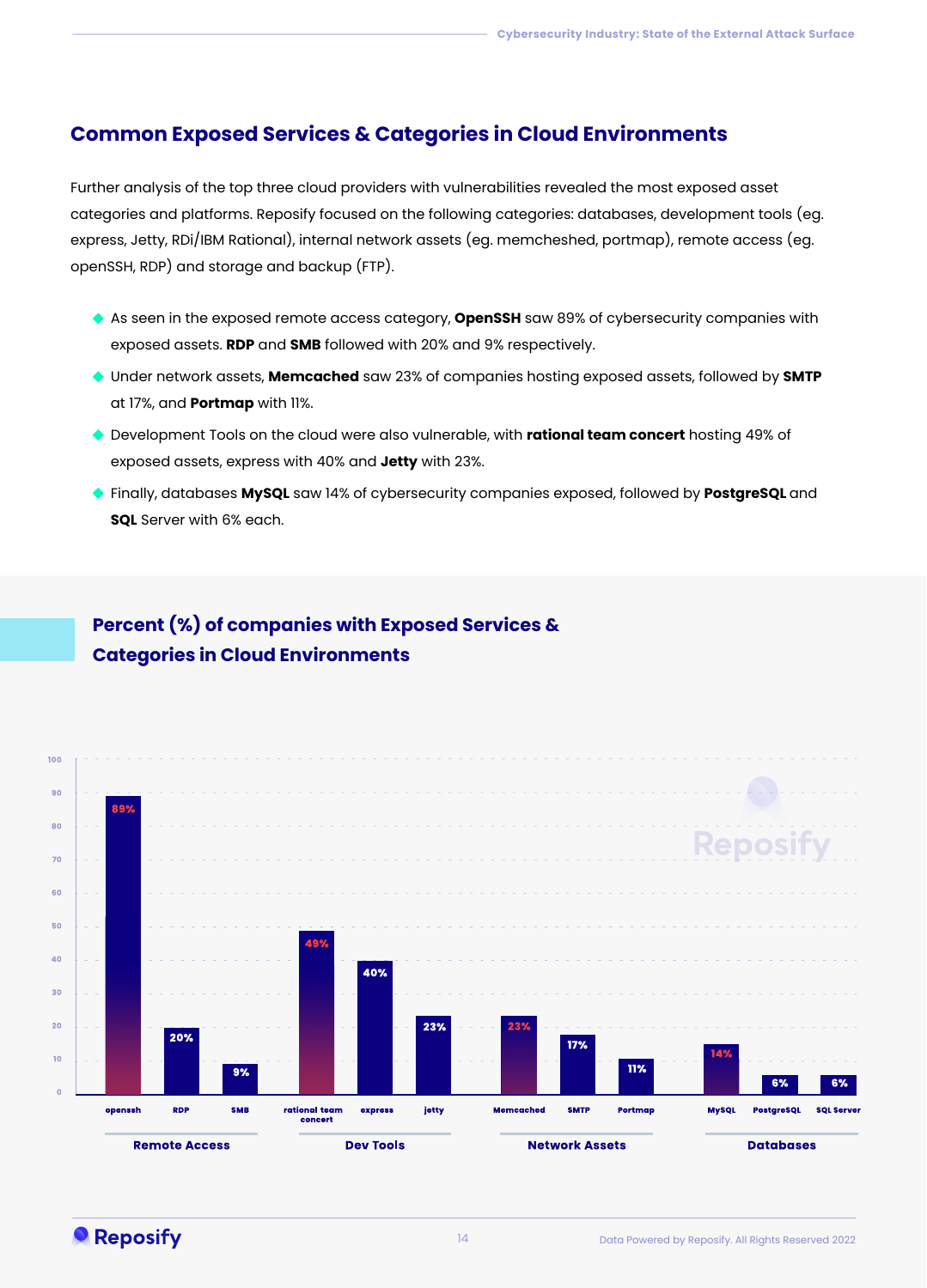#### **Known vs. Unknown Exposures**

To gauge companies' awareness of exposures, Reposify analyzed the distribution of services across the network perimeter using it's advanced artificial intelligence technology. This determines if services are attributed to known or unknown network perimeters. Services under known perimeters are likely to be on a security teams' radar, and therefore will be periodically monitored. Services under unknown perimeters are less likely to be known, and often represent shadow IT, unknown risks, or flag a possible backdoor malactors can use to access a company's assets.

## **Distribution of services across official & unofficial perimeter selected asset categories**





See index of terms on pages 20-21

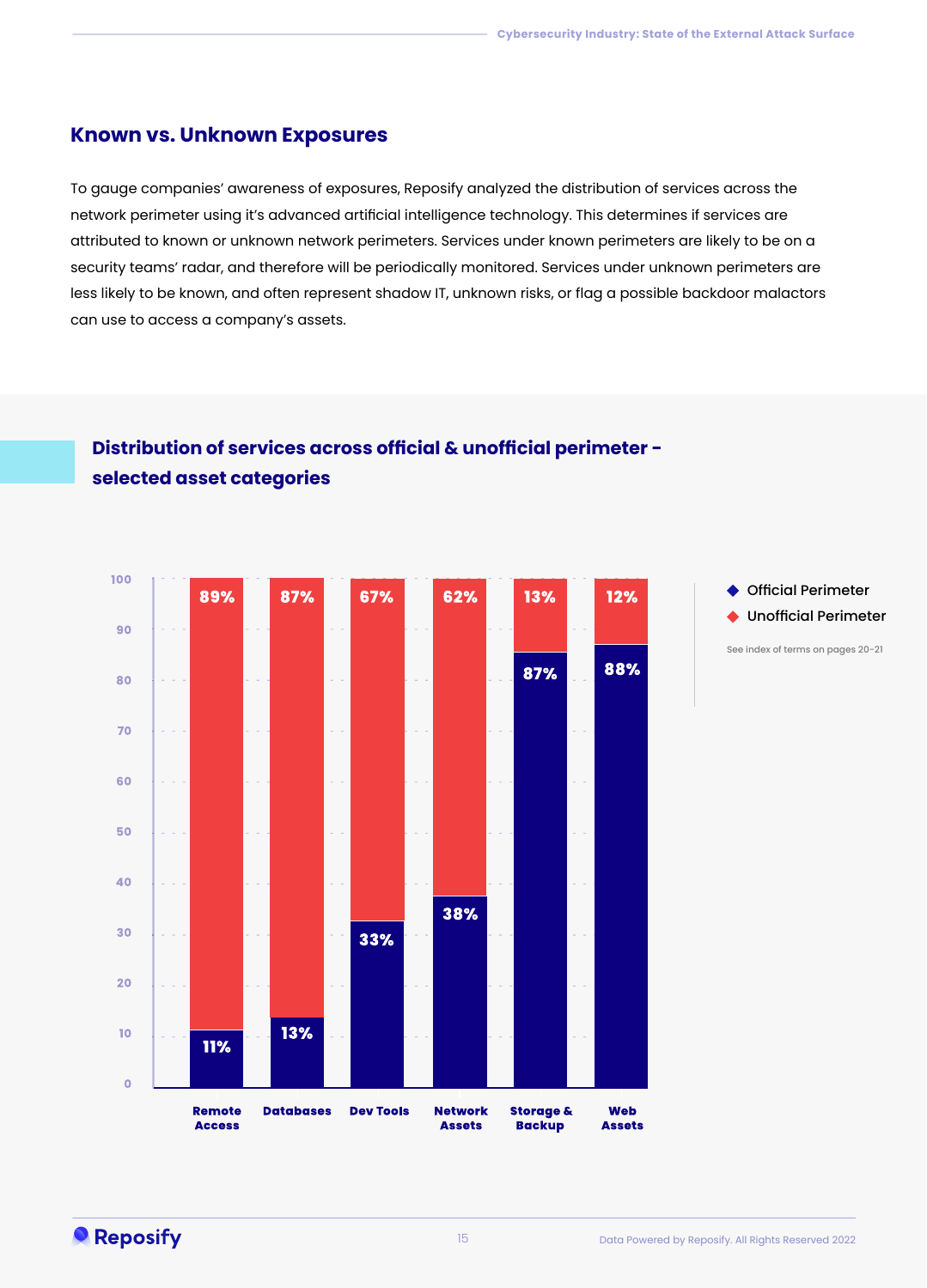### **Risk Overview**

Reposify's research team analyzed the prevalence of key risks which are visible from an external point of view, and could be leveraged by potential attackers. These risks include known vulnerabilities, like misconfigurations and human error.

Various security issues were identified – ranging from low- and medium-severity (eg. highly complex low exploitation probability or lower risk issues) to critical severity (eg. potential remote code execution). Reposify gathered data over a period of two weeks (January 2022) for this report, during which 258.2 million exposed assets were discovered across all industries.

30% of issues discovered by Reposify's platform were categorized as high severity, and 12% as critical severity. Meanwhile, 58% of issues discovered were categorized as medium severity.

**All security issues discovered (by risk severity: medium, high-critical)**

\* Findings refer to actual systems with public IP exposed meaning having actual exploitation possibilities and it's distribution over the scanned systems/assets



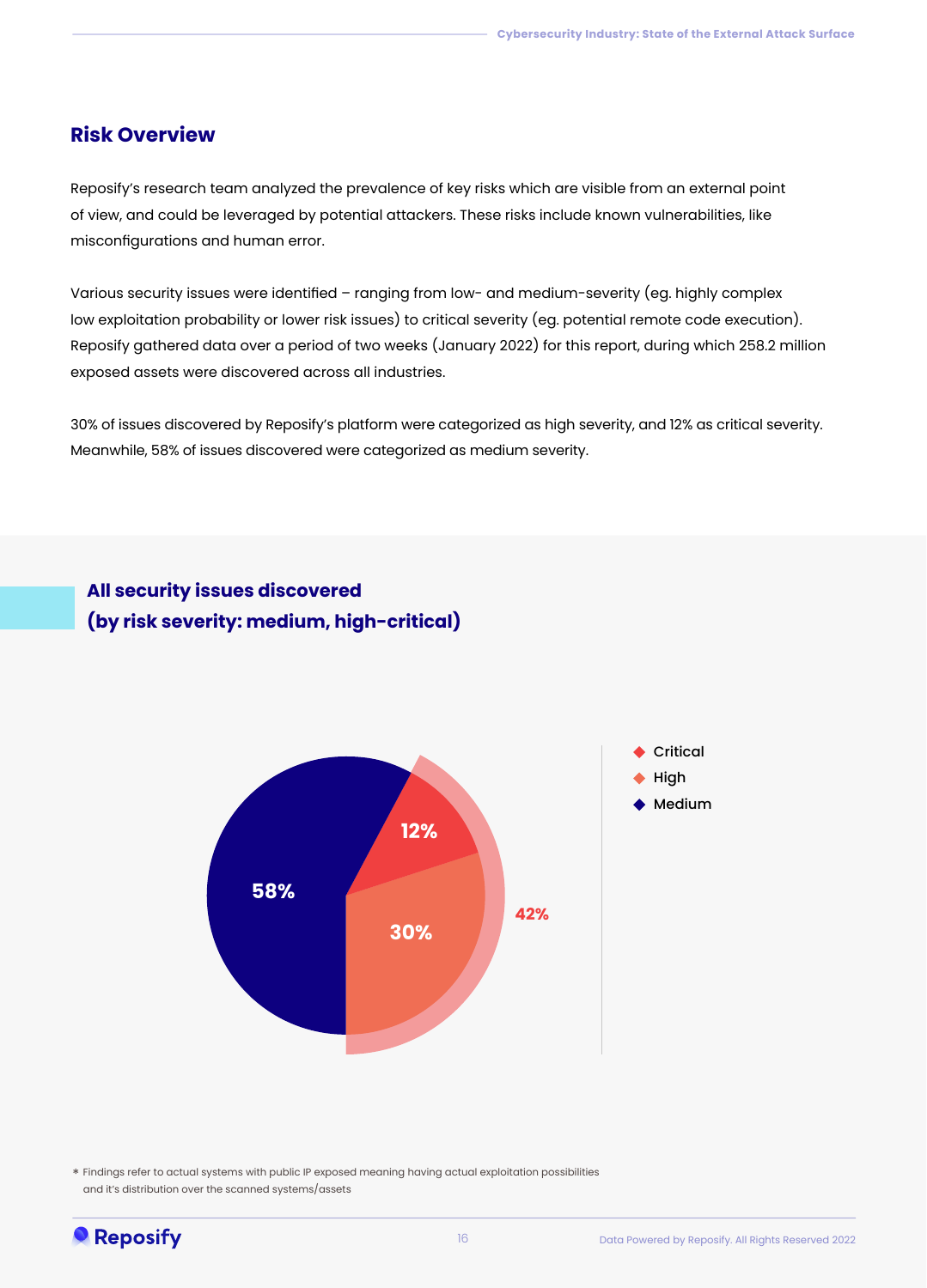## **High & Critical Security Issues**

Reposify analyzed the number of services affected by security issues with high and critical CVSS scores. Vulnerable software and improper access control issues were the most common issue categories.

## **Percent (%) of security companies with open CVEs (per issue category)**



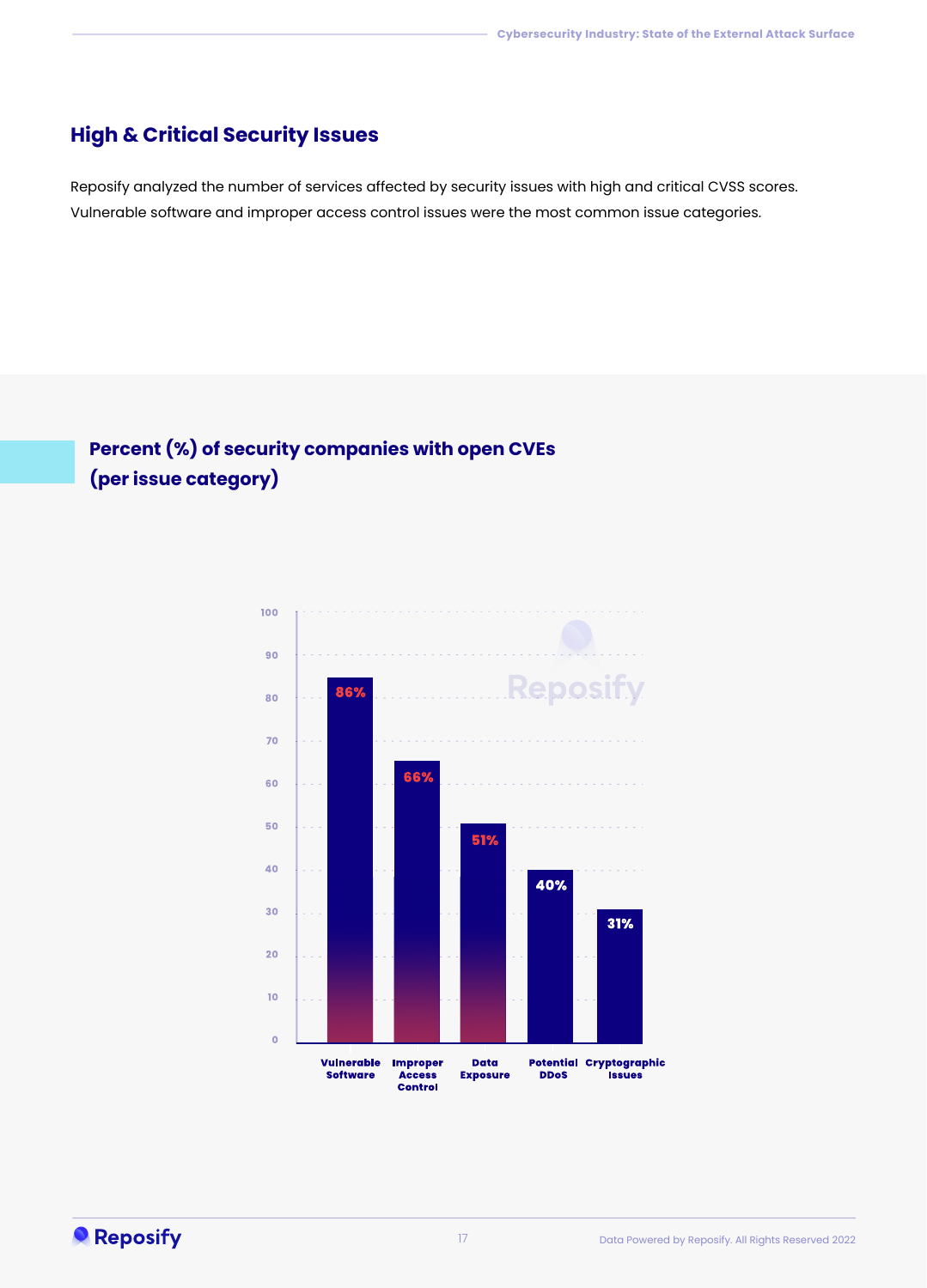As analyzed in this report, exposed assets can be found across development tools, cloud service providers, web servers, databases and remote access platforms – all of which can be used by malactors as an entry point. **Cybersecurity companies must harden their security to make it more difficult for attackers to gain a foothold in their systems, beginning with a clear view of their external attack surfaces and continuous monitoring and elimination of risky attack vectors.**

External attack surface management (EASM) tools provide these services seamlessly. Defined in the Hype Cycle for Security Operations, 2021 Gartner Report as "the processes, technology and managed services deployed to discover internet-facing enterprise assets and systems and associated vulnerabilities." EASM is the sum of all digital doorways into an enterprise, and is critical to any enterprise cybersecurity management strategy.

In addition to identifying known and unknown assets, EASM goes one step further by evaluating and analyzing assets to determine high risk or vulnerability, and prioritizing based on this risk assessment. Now, CISOs can use EASM for actionable insight to determine where further investment is needed to improve overall security posture.

In this report, Reposify uncovered that nearly 100% of companies analyzed host vulnerable assets on Amazon Web Services. Over half of security companies have at least one exposed database, which could lead to millions in damages and insurmountable data loss or leakage. Meanwhile, 86% of companies have exposed remote access services, reinforcing the need for more thorough cybersecurity management as the workforce shifts to the home environment. **Just one of these statistics is concerning enough – but the** 

**combination points to a sincere need for the industry to better practice what it preaches.** 



#### **Implications & Recommendations**

The cybersecurity industry has done an incredible job of protecting its clients. Now, the industry must pay that same attention to themselves. Companies are embracing digital transformation, moving to cloudbased services, encouraging employees to work from home and often use mobile phones to access work email, documents and servers. These changes represent incredible opportunity - but also incredible risk as unknown assets multiply and hackers become more sophisticated in their methods of attack.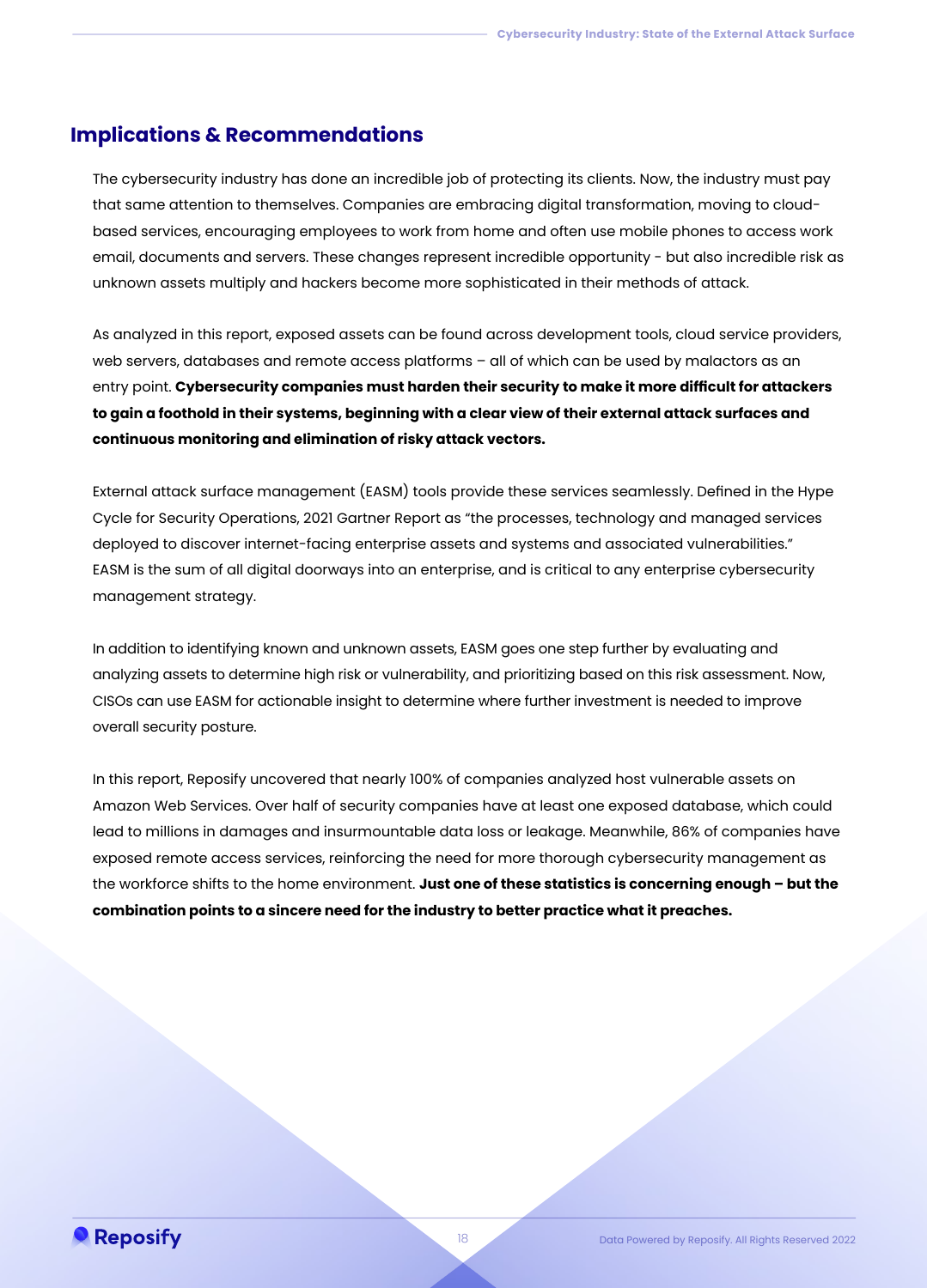## **About Reposify**

Reposify is the leading External Attack Surface Management (EASM) provider. By mapping the web in real-time, 24/7, Reposify enables security teams to discover and eliminate unknown exposures and shadow IT risks across all environments with no agents or deployment required. Reposify delivers an up-to-date view of a company's exposed asset inventory, analyzes and prioritizes every asset and generates a plan with actionable insights so teams can resolve more issues in less time.

Let's Connect: www.reposify.com info@reposify.com in Reposify



Leading enterprises worldwide use Reposify to protect their digital footprint and eliminate shadow IT risks in real-time.

Reposify is a Gartner Emerging Vendor in the EASM space.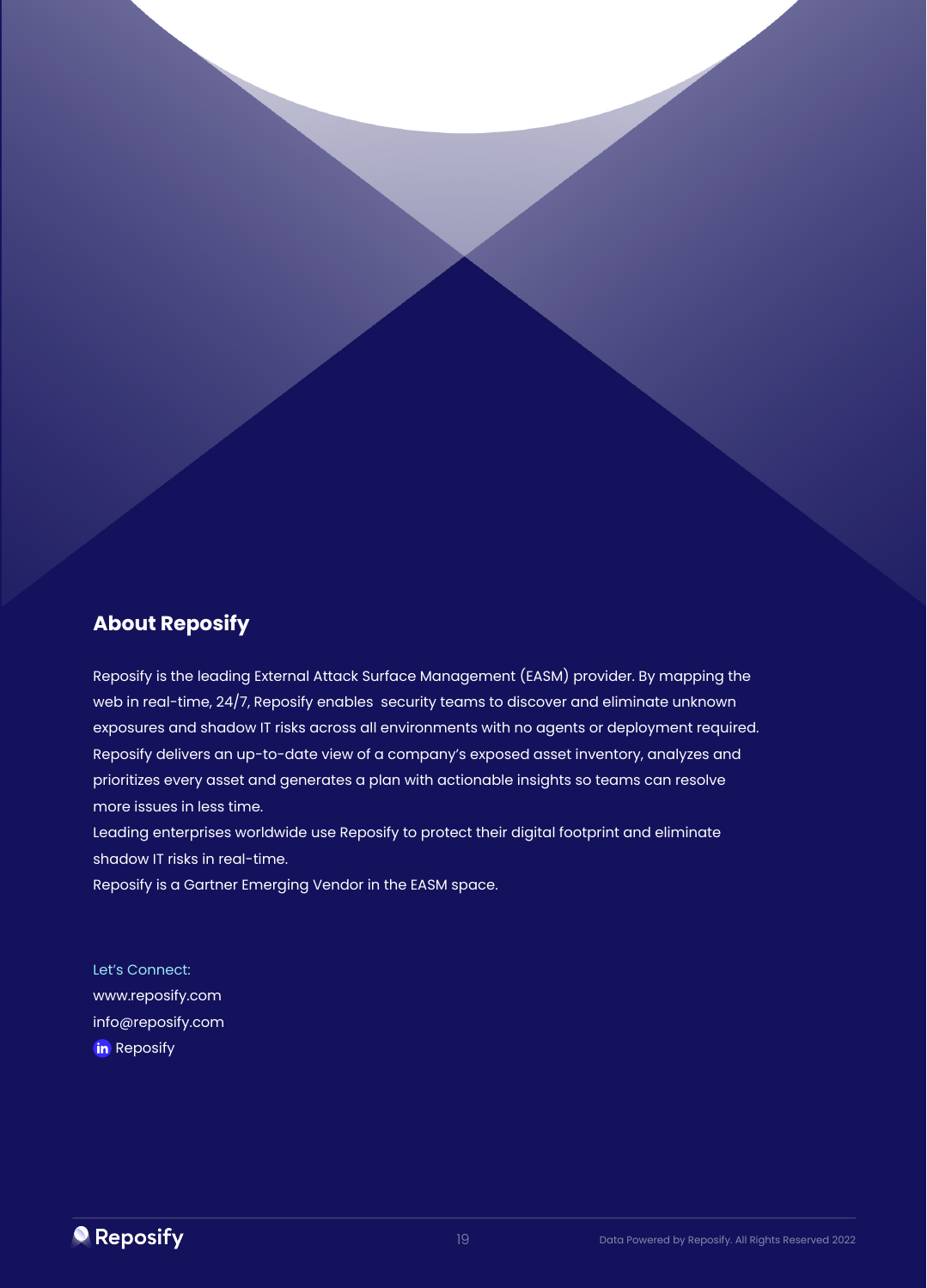#### **Appendix - Index of Terms**

#### **Attack Surface**

Any software, application, or network has an attack surface which is the sum of all points where unauthorized users can try to access the data or steal it from that certain IT environment.

#### **Cyber Risk**

Cybersecurity risk is a potential exposure of an IT network or a system environment that can result in extensive harm to critical assets or loss of sensitive data within an organization's network.

#### **External Attack Surface**

The external surface is any exposed server or IoT device with a public-facing IP address, related to your organization that potential attackers could leverage to break into a network, gain access to corporate data and use your resources without authorization.

#### **External Attack Surface Management**

'EASM' solutions are specially designed for organizations to gain instant visibility into all of the IT network exposed assets and its security posture with real-time and ongoing discovery of unknown risks and exposures. EASM solutions provide the ability to get an always up-to-date view of all your assets allowing organizations to fully maximize the current tools used by the organization.

#### **Known Assets**

Assets an organization knows about, manages, and monitors on a daily basis. It includes servers, webfacing applications, and other services. These assets are usually used on a daily basis.

#### **Official Perimeter**

Official perimeter or registered perimeter is an IP address that is publicly known and registered to your organization's IT network. The official perimeter is part of an organization's asset inventory, which holds the current exposed services of a specific network.

#### **Security Breach**

Any incident that results in a sort of unauthorized access to network data, application, or device is called a security breach. This means that secure information can be intentionally or unintentionally accessed.

#### **Shadow IT**

Implemented resources or applications that are unknown or unapproved by the IT department within the organizations' network, is called Shadow IT. These assets refer to computer services, hardware devices, or cloud services of any kind that were installed inside the IT environment of an organization without the IT division knowing about its existence.

#### **Unknown Assets**

A major part of an organization's "unofficial perimeter". These assets are not part of the organization's formal external profile. Here you may find various test servers, IoT devices, login pages, and temporary services that are exposed either by accident, misconfiguration (often default settings), or by human error, for example, a user forgetting to take them down when deprecating or replacing them with newer services.